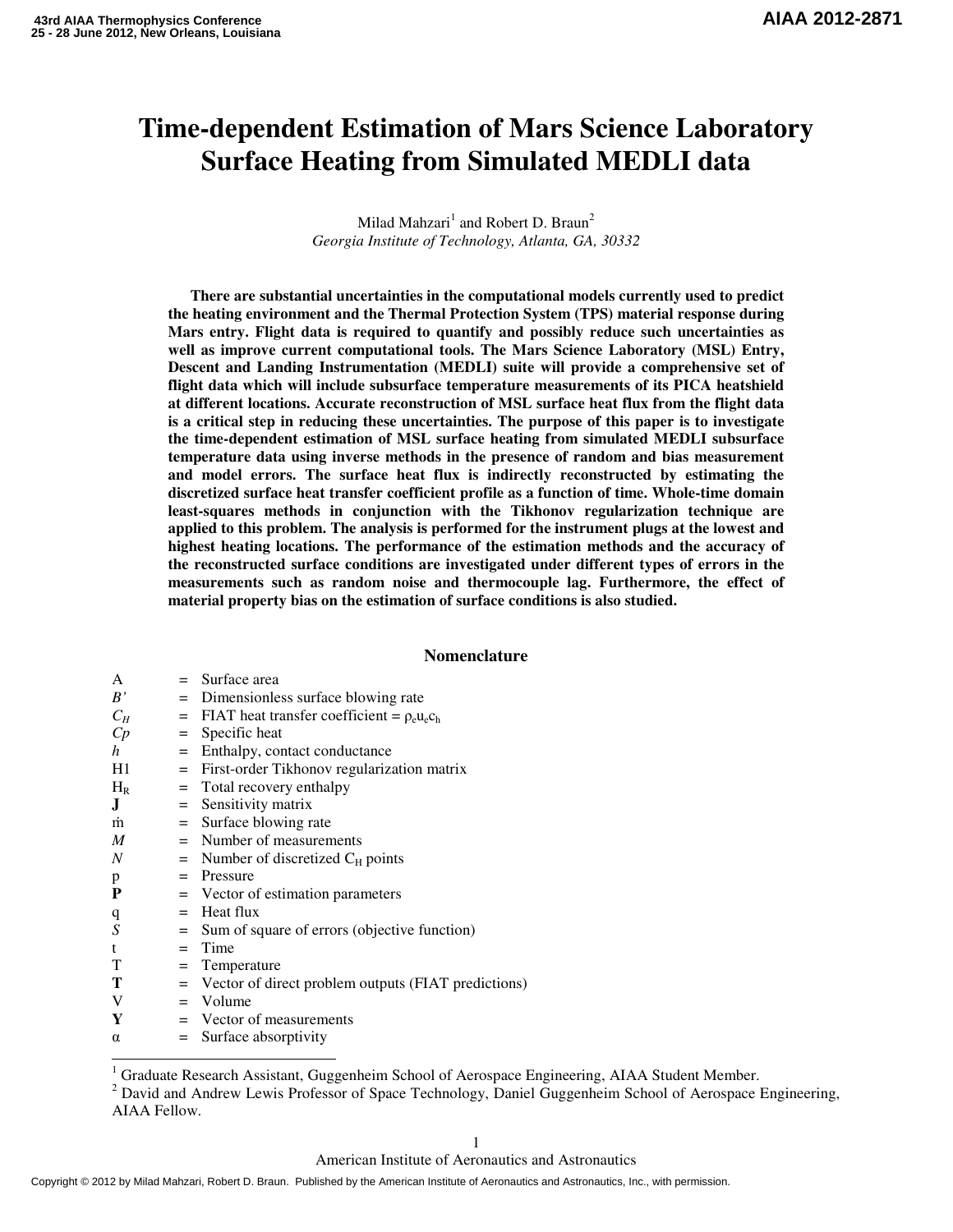|     | $=$ Surface emissivity   |  |  |
|-----|--------------------------|--|--|
| $=$ | Regularization parameter |  |  |

- $\rho$  = Density
- σ = Stefan-Boltzmann constant

# Subscripts

| C    | $=$ $-$ | <b>Char</b>          |
|------|---------|----------------------|
| cond | $=$     | Conduction           |
| g    | $=$     | Pyrolysis gas        |
| host | $=$     | Host material        |
| rad  |         | $=$ Radiative        |
| w    |         | $=$ Material surface |
| wire | $=$     | TC wire properties   |
| ∩∩   | $=$     | Freestream           |
|      |         |                      |

# **Superscripts**

| ВE  | $=$ Best-estimate         |
|-----|---------------------------|
| k   | $=$ Iteration number      |
| Nom | $=$ Nominal               |
| T   | $=$ Transpose of a matrix |

# **I. Introduction**

he Thermal Protection System (TPS) is responsible for protecting a spacecraft against entry aeroheating. When spacecraft travel to other planets for surface missions or when they return to Earth upon the completion of their The Thermal Protection System (TPS) is responsible for protecting a spacecraft against entry aeroheating. When spacecraft travel to other planets for surface missions or when they return to Earth upon the completion of the interaction between the spacecraft and the planet's atmosphere will generally dissipate more than 90% of the entry system's initial kinetic energy, mostly in the form of heat. The heatshield must keep the aeroshell interior safe from these extreme environments. Since the TPS is critical to mission success, the aeroheating environment and TPS material response have to be modeled accurately. However, there are substantial uncertainties associated with the analytical models that are currently used for predicting aeroheating and TPS response, such as heating augmentation due to turbulence and catalysis, TPS recession prediction and TPS material properties.<sup>1</sup> These uncertainties have a significant effect on the TPS material selection and total heatshield mass, and therefore limit our ability to design more capable and robust Entry, Descent and Landing (EDL) systems.

Flight data can help engineers reduce these uncertainties to improve or validate computational tools. During the past few decades, there have been numerous entry missions that were equipped with instruments to collect aeroheating and TPS performance data, primarily in support of the Apollo program.<sup>2</sup> Lessons have been learned from these efforts, but some of the returned data have either not been critically evaluated or were not sufficient for code validation. A majority of these instrumented missions have occurred in the Earth atmosphere. However, Mars has been and will continue to be a frequent destination in recent space exploration efforts. To date, Viking and Pathfinder have been the only missions equipped with forebody TPS instruments.<sup>3</sup> The need for Martian flight data is further justified since the experimental facilities on Earth are not capable of fully recreating Mars flight conditions. Mars Science Laboratory (MSL), expected to land on Mars in August 2012, is instrumented with aerodynamic and aeroheating sensors. The MSL aeroshell is a 4.5-meter diameter spherically-blunted 70-degree half-angle cone with a triconic afterbody.<sup>4</sup> MSL's heatshield is made of an ablative material called Phenolic Impregnated Carbon Ablator (PICA). A uniform PICA thickness of 1.25 in is used. MSL Entry, Descent, and Landing instrumentation (MEDLI)<sup>5</sup> includes pressure sensors, in-depth thermocouples and isotherm sensors. The MEDLI dataset will provide the first non-Earth entry aeroheating data since the Pathfinder mission and will provide more EDL data than all of the previous Mars missions combined.<sup>5</sup>

The flight data acquired by MEDLI will help answer some of the fundamental questions related to aeroheating and TPS performance while also addressing the uncertainties associated with current tools. A systematic post-flight data analysis strategy is required to maximize the benefits obtained from the MEDLI data. The main goal of this research is to develop a relatively general methodology to analyze MEDLI aeroheating and TPS flight data. The authors previously developed a comprehensive Inverse Parameter Estimation (IPE) methodology for the analysis of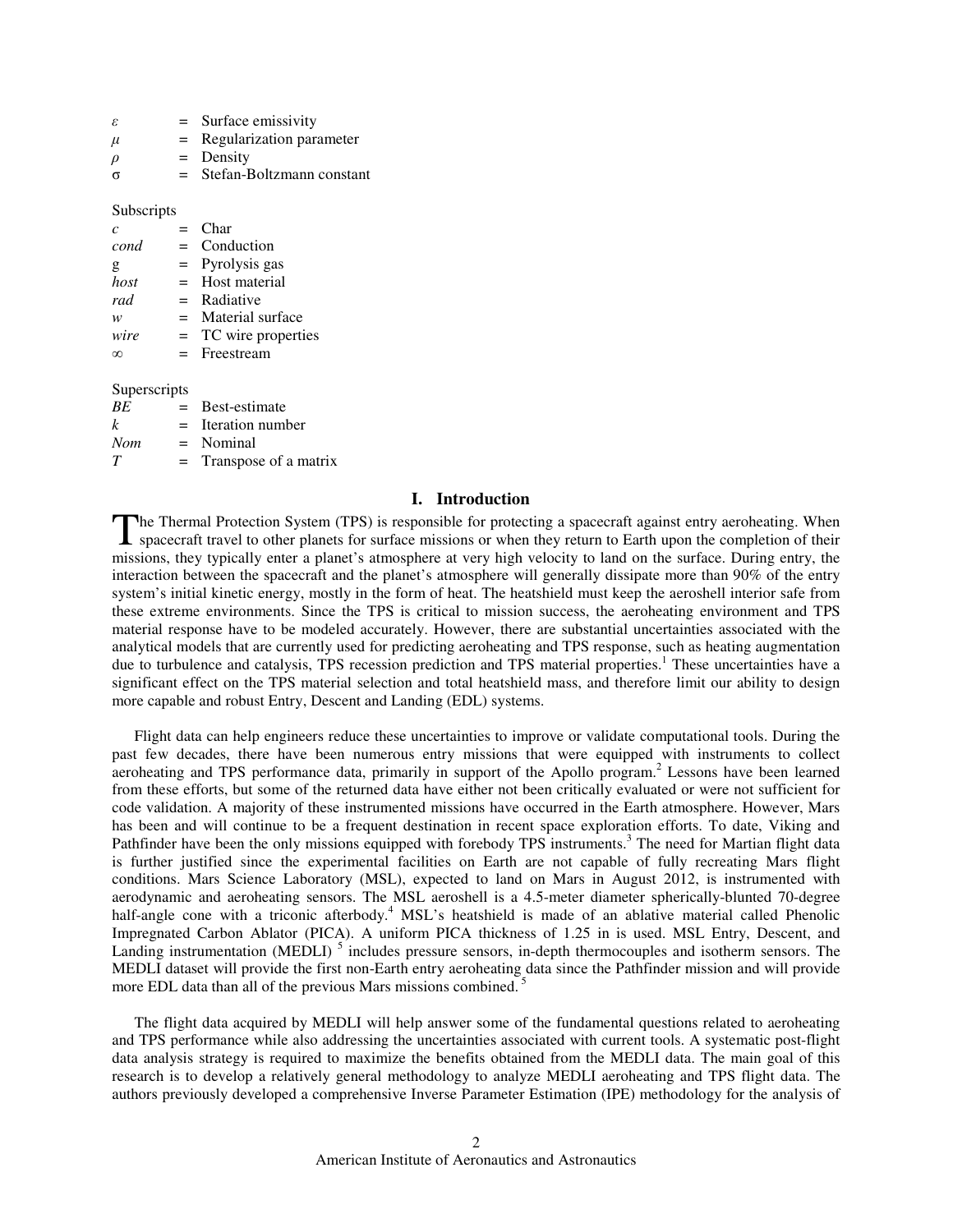aeroheating and TPS data and applied that methodology to an arc jet test dataset.<sup>6</sup> The previous work focused on the methodology and identification of the material properties and heating parameters are significant uncertainty contributors and which ones can be simultaneously estimated. In reference 6, the surface heating generated in the arc jet was a constant value with no time-dependency. However, in a flight case, the surface heating changes as a function of time. In addition, in flight, the uncertainties in surface heating are more significant than the uncertainties in the material properties. Consequently, an accurate reconstruction of the surface heat flux is a required step to improve the models used to estimate the TPS performance during a Martian entry.

Reconstruction of an entry vehicle's surface heating from TPS subsurface temperature data belongs to the class of Inverse Heat Conduction Problems (IHCP).<sup>7</sup> These problems are mathematically ill-posed and difficult to solve, specifically in the presence of noise or bias error in the data or models. The solution normally involves the minimization of an objective function containing both the predicted and measured temperatures. Different approaches and minimization methods have been developed for the solution of IHCPs and are used in conjunction with regularization techniques<sup>8, 9</sup> to make the problem better conditioned for solution. IHCPs have been studied extensively in the literature; however, the application of these methods to the problem of ablating and pyrolyzing TPS material has not been prevalent.

The objective of this paper is to investigate the time-dependent estimation of MSL surface heating from simulated MEDLI data using inverse methods in preparation for the analysis of the actual flight data. Performing this analysis with simulated data is crucial because we have the benefit of knowing the true solution and it provides us with the opportunity to characterize the performance of the inverse methods in the presence of different measurement and model errors. This work will help identify the limitations of the inverse methods and the level of accuracy that can be achieved for the estimation of surface conditions. In this paper, the heat flux is indirectly reconstructed by estimating discretized surface heat transfer coefficient profile as a function of time. This is done using whole-time domain least-squares methods, specifically the Gauss-Newton method. The Tikhonov first-order technique is used for the regularization of this ill-posed problem. Section II provides an overview of the MEDLI instrumentation suite. Section III describes the methodology and the inverse techniques used in this paper. The process used to investigate IPE methods for this application is also described in this section. Section IV presents the result of the investigation process. Specifically, the effect of different types of measurement errors on the estimation results is explored. Furthermore, the effect of material property bias which comes from an inaccurate knowledge of material properties on the estimation results is investigated.

# **II. MEDLI**

MEDLI consists of seven pressure ports and seven integrated sensor plugs at different locations on the MSL heatshield. The suite consists of three subsystems: MEDLI Integrated Sensor Plug (MISP) temperature/isotherm sensors, Mars Entry Atmospheric Data System (MEADS) pressure sensors, and Sensor Support Electronics (SSE). The sensors are installed into the PICA plugs that are flush-mounted to the flight heatshield. The MISP locations (Figure 1, T labels) cover a broad range of heat flux environments, while the MEADS locations (Figure 1, P labels) are concentrated in the higher pressure and lower heat flux region near the stagnation point and the nose region. The data from the MISP sensors are the focus of this research.

Each MISP plug is 33 mm in diameter with a total depth of 20.3 mm, and contains four type-K U-shaped thermocouples.<sup>5</sup> The thermocouples are approximately at 2.54, 5.08, 10.16, and 15.24 mm from the surface of the plug. The top two thermocouples are intended primarily for heating reconstruction, while the two deeper thermocouples are primarily intended for material property reconstruction. The science measurement range requirement for each thermocouple is 100 to 1300 K with an accuracy of  $\pm$  2.2 K or 2.0% below 273 K and  $\pm$  1.1 K or 0.4% above 273 K. The top thermocouple is sampled at 8 Hz while the deeper thermocouples are sampled at either 1 or 2 Hz depending on the location. Each MISP plug also contains an isotherm sensor called Hollow aErothermal Ablation and Temperature (HEAT).<sup>10</sup> The HEAT sensor is designed to measure the temporal progression of 700 °C isotherm through the TPS. The sensor elements are conductive, so as the char layer-virgin material interface advances, these elements become shorter and the voltage output decreases. The measurement range for the HEAT sensor is 0 to 13 mm with an accuracy of  $\pm$  0.5 mm. The HEAT sensor is sampled at 8 Hz. Figure 2 shows a completed HEAT sensor and MISP plug.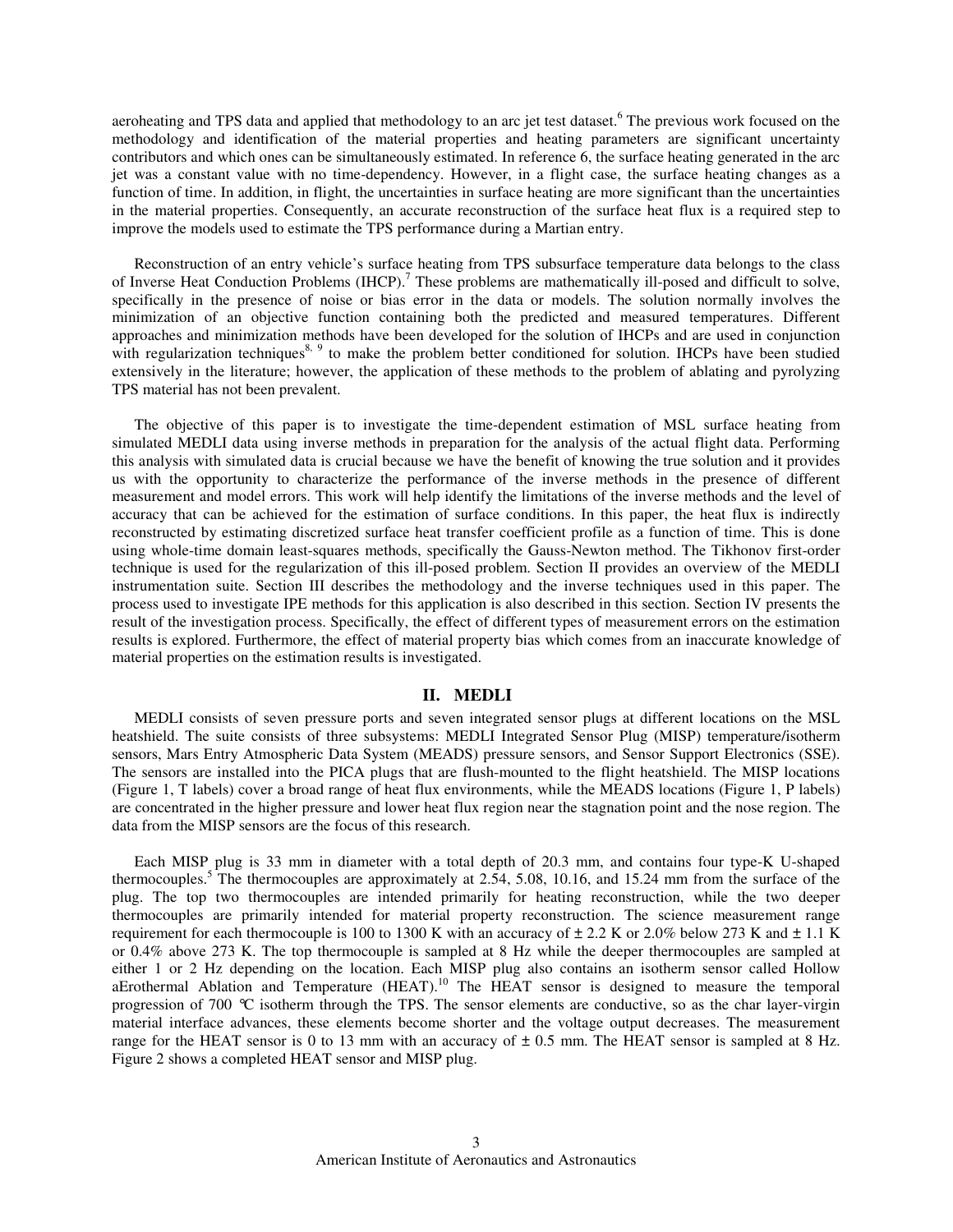

**Figure 1. MEDLI sensor locations on the MSL heatshield<sup>4</sup> .** 



**Figure 2. Completed HEAT sensor (left) and MISP plug (right) <sup>10</sup>**

# **III. Methodology**

The purpose of this work is to investigate the estimation of MSL surface boundary conditions from simulated MISP temperature data using inverse methods. Typical engineering problems are direct problems where a physical phenomenon is studied using an analytical model. Model parameters and boundary conditions are known and the goal is to compute the system response or model outputs. However, analysis of experimental data is an inverse problem where the measurements of a system's response are available; an analytical model is then used to estimate certain model parameters and/or boundary conditions from the data. Inverse problems are mathematically ill-posed meaning that the conditions of solution existence, uniqueness and stability are not generally satisfied. These problems tend to be unstable and sensitive to random or bias errors. Furthermore, different inputs to the model could result in similar model outputs. Therefore, the estimation of parameters or boundary conditions from measurements of model outputs is not guaranteed to have a unique solution. The non-uniqueness stems from a multi-modal objective function. Regularization techniques are used to redefine the problem such that the new problem is better posed. In the following sections, the estimation problem is defined by selecting the range of boundary conditions to be estimated and the range of simulated data to be used. The inverse methods used in this study are explained, followed by a review of the investigation process and comparison criteria used in the paper.

## A. **Definition of the Estimation Problem**

Similar to all inverse problems, the MSL surface heat flux estimation problem used in this investigation has three parts: direct model, estimation parameters, and simulated data.

#### *1. Direct Model*

The current study utilizes the Fully Implicit Ablation and Thermal Response Program (FIAT) with PICA properties to model the TPS material performance and sizing (reference 11). FIAT is an implicit ablation and thermal response program for simulation of one-dimensional transient thermal energy transport in a multilayer stack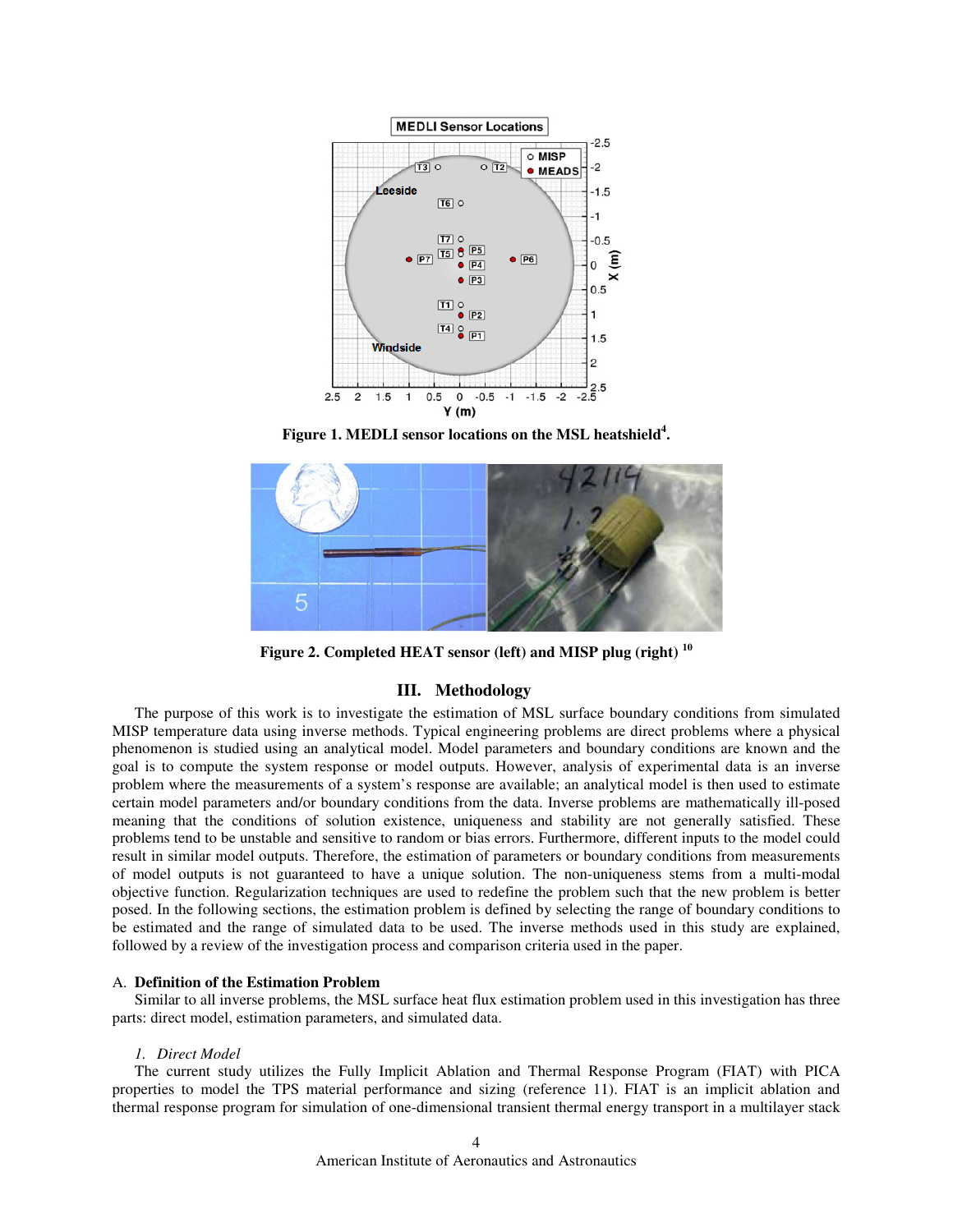of isotropic materials that can ablate from a front surface and decompose in-depth. FIAT has been developed by scientists at the NASA Ames Research Center and is a standard tool in the aerospace industry today for thermal sizing and analysis of spacecraft heatshields. The equations solved in the FIAT code are the internal energy balance, internal decomposition, internal mass balance and surface energy balance equations. The surface energy balance is solved using pre-calculated surface blowing rate, B', tables derived under the assumption of thermochemical equilibrium at the surface. Small modifications were made to FIAT version 2.5 for this work.

### *2. Estimation Parameters*

The purpose of this study is to estimate time-dependent surface heat flux. However, for an ablative material, heat flux is not a direct input to FIAT. Instead, the following surface energy balance equation is solved:

$$
C_H (H_r - (1 + B')h_w) + m_g h_g + m_c h_c + \alpha_w q_{rad} - \sigma \varepsilon_w (T_w^4 - T_w^4) - q_{cond} = 0
$$
 (1)

The above equation includes terms representing many of the complex processes that occur at the surface of an ablative material. These terms include the incoming convective heating, the incoming radiation from the shock layer, the reradiation from the TPS material, the material response through pyrolysis and ablation processes and the heat conducted into the TPS material. The recovery enthalpy  $H_R$ , surface pressure, radiative heating  $q_{rad}$ , blowing correction, and the heat transfer coefficient  $C_H$  are inputs to FIAT environment file as a function of time. The B' tables and gas enthalpy are also inputs to FIAT. The boundary layer convective heating is represented by the first term in the above equation. It is not possible to estimate all the terms in the above equation. Therefore, we have to pick the most relevant parameter. In this study, we estimate the heat transfer coefficient  $C_H$  which is the main contributor to the incoming convective heating. The other parameters are assumed to be known with low uncertainty. Once the heat transfer coefficient is estimated the resulting heat flux can be calculated using the other parameters. The surface heat flux is the sum of the first three terms in the above equation.

The heat transfer coefficient is a time-dependent parameter. In this study,  $C_H$  is discretized every 1 second. This discretization is a balance between the desire to have a higher resolution  $C_H$  profile, computational resources and the stability of the inverse methods. Figure 3 shows a plot of the nominal heat flux and heat transfer coefficient for two plug locations, T2 and T4 (highest and lowest heating) for the entire MSL trajectory. These surface conditions were calculated using the Computational Fluid Dynamics (CFD) along DPLR from MSL's nominal design trajectory.<sup>12</sup> This study limits the estimation of the surface conditions for the time range where heat flux is greater than  $1 \text{ W/cm}^2$ , which corresponds to the time range shown with the black vertical lines (20-150 s).



**Figure 3. The nominal surface heating conditions for T2 and T4 locations showing the estimation range** 

## *3. Simulated Data*

As mentioned before, MISP consists of seven plugs at different locations on the heatshield each containing four thermocouples (TC) and an isotherm sensor. In this paper we limit the analysis to the plugs that experience the highest and lowest surface heating, T2 and T4 respectively, to bound the range of surface heating expected by MISP plugs in flight. Currently, the isotherm sensor is going under an extensive testing and calibration program.<sup>13</sup> The purpose of this calibration campaign is to determine the nominal value of the isotherm and the associated uncertainties. The isotherm that this sensor tracks could depend on the temperature change rate as well as the local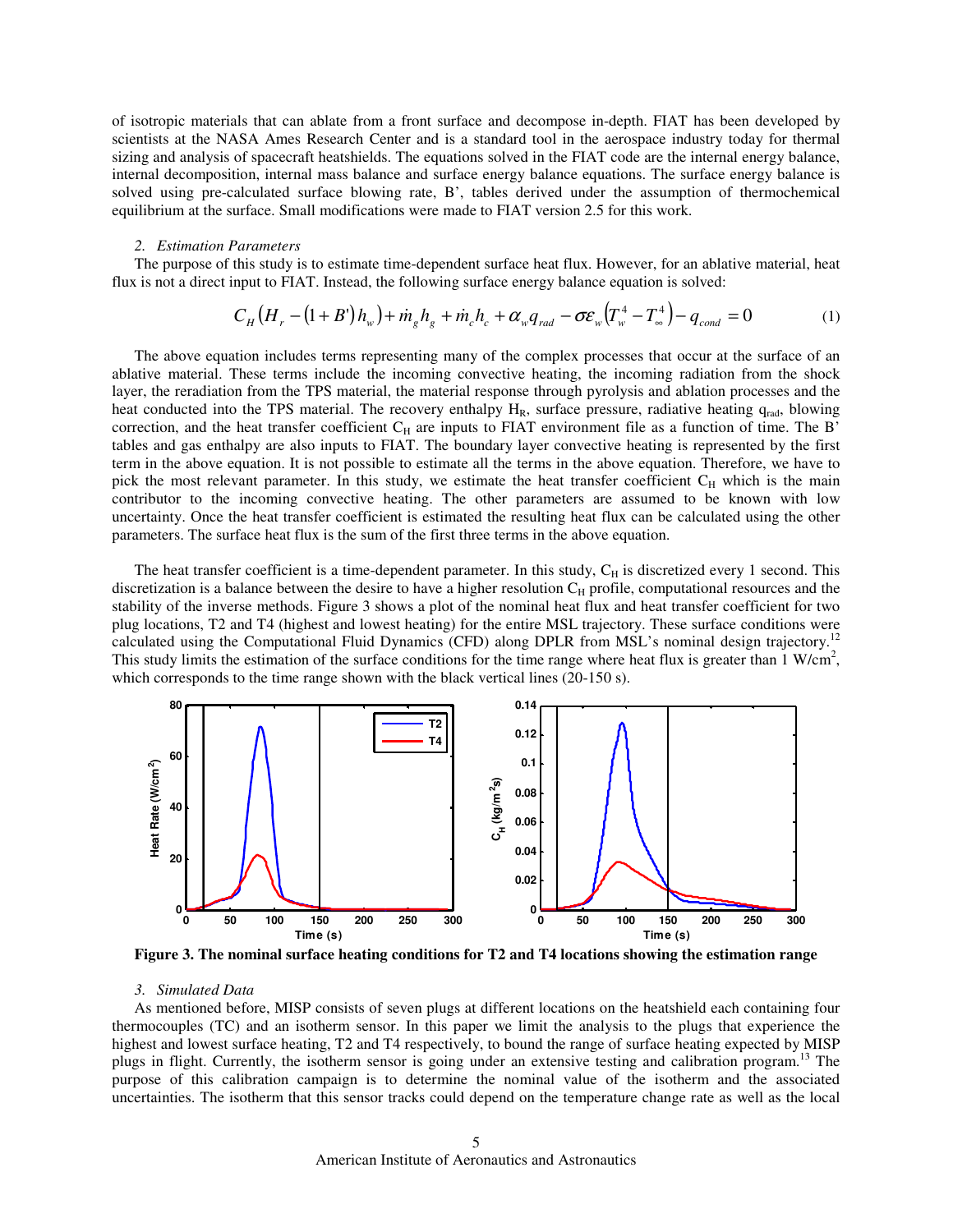temperature. As a result, the current study does not use the isotherm measurements as a part of the data. The heat flux estimation will not greatly benefit from the isotherm data; however, it could be beneficial in determining TPS recession in a future study. The top two TCs are closest to the surface and therefore are most sensitive to the boundary conditions. Furthermore, the actual flight data will carry some bias due to the uncertainty in the material properties. The deeper TCs are affected more by an inaccurate knowledge of material properties. For these reasons, only the top two TCs are used in this work for estimation of surface conditions. For plug T2 the recession front reaches the top TC; therefore, the simulated data for this TC is only used up to the vicinity of the burnout point.

Figure 4a shows a plot of the simulated measurements as a function of time for both plug locations. These measurements were simulated using FIAT and the current nominal heating and material parameters for the MSL vehicle. This plot shows the measurement without any noise/errors. Simulated random and bias noises can be added to the data to study their effect on the estimation results. Random errors are sampled from a normal distribution with a mean of zero and standard deviation of 0.5% of TC temperature, and are added to the simulated data. Figure 4b shows an example of simulated noisy data for the T4 location.



**Figure 4. (a) Simulated TC measurements for the two plug locations. (b) T4 simulated data with added random noise** 

 An example of data bias error is TC thermal lag. In this paper, thermal lag is implemented by lagging the simulated TC temperatures using a simple lump capacitance model for an infinitely long wire. At any time step, given the current temperature of the host material (original simulated TC temperature) and the initial wire temperature, the heat transferred from the host material to the wire can calculated for a given contact conductance, h<sub>c</sub>, wire properties, volume and surface area. The change in wire temperature for the current time step is then solved using the equation below:

$$
\left[\rho C_p V \frac{\Delta T}{\Delta t}\right]_{wire} = h_c A_s (T_{host} - T_{wire})
$$
\n(2)

 For this problem, the properties of a type-K thermocouple are used for the wire properties. Figure 5 shows the lagged TC measurements for different contact conductance values for plug T4. It can be seen that higher contact conductance,  $h_c$  results in smaller thermal lag in the TC measurements. In this paper whenever thermal lag is added to the data a nominal contact conductance of 350  $W/m^2K$  is used. The effect of varying this parameters on the estimation results are shown later for plug T4.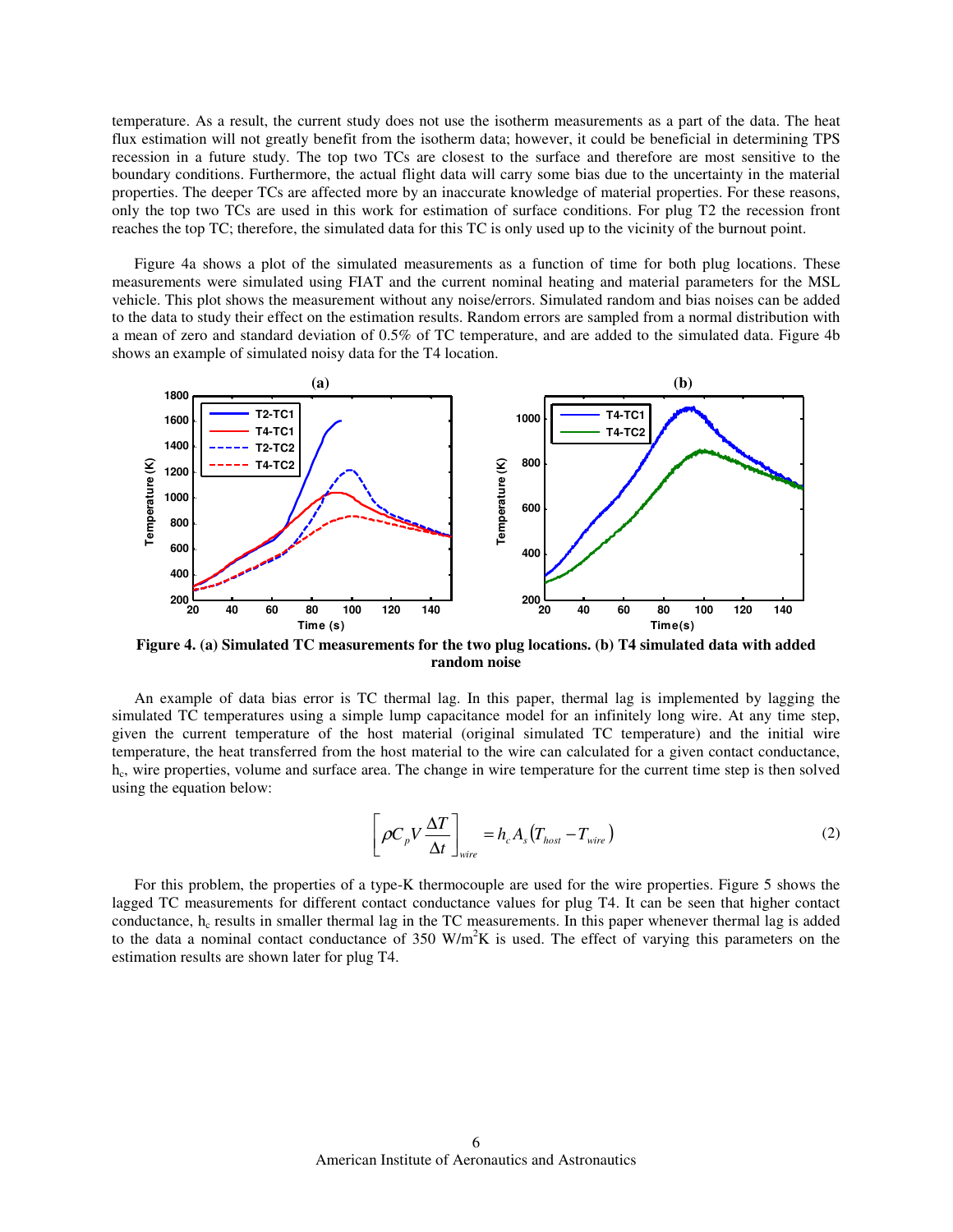

**Figure 5. Implementation of TC thermal lag using a simple lump capacitance model for plug T4** 

#### B. **Investigation Process**

The TC measurements are simulated using the nominal surface conditions and PICA material response model. The surface  $C_H$  profile that generates this data is taken to be the truth or known solution. A simple Gaussian function is used for the initial guess. This represents a realistic starting solution for the actual flight problem because heat rate profiles generally resemble Gaussian functions. As shown in Figure 6, this initial guess looks very different from the known solution and it does not have some of the asymmetry present in the known solution curve. The effect of using a different initial guess is shown later for one of the cases. Figure 6 illustrates the  $C_H$  profile used to generate the data and the one used for initial guess for plug T2.



**Figure 6. Initial guess compared to the known solution for plug T2** 

The investigation process begins with the simulation of the TC measurements using the nominal  $C_H$  profile and nominal material response model. The simulated data are then used either in this from or with added noise and thermal lag depending on which case is being studied. Once the data is generated, the inverse method starts with the initial guess and attempts to estimate the  $C_H$  profile in order to achieve the best match between the TC temperature predictions and simulated data. This is done by iterative minimization of the sum of square of errors between the TC predictions and simulated measurements. This process is continued until convergence is reached and the bestestimate  $C_H$  profile is obtained. In addition to random noise and thermal lag, the effect of material property bias on the estimation results is also investigated. This is done by simulating the measurements with a perturbed material response model and then performing the estimation using the nominal model. In this case, we are simulating the situation where our knowledge of material properties is inaccurate, which is expected for flight data. For this study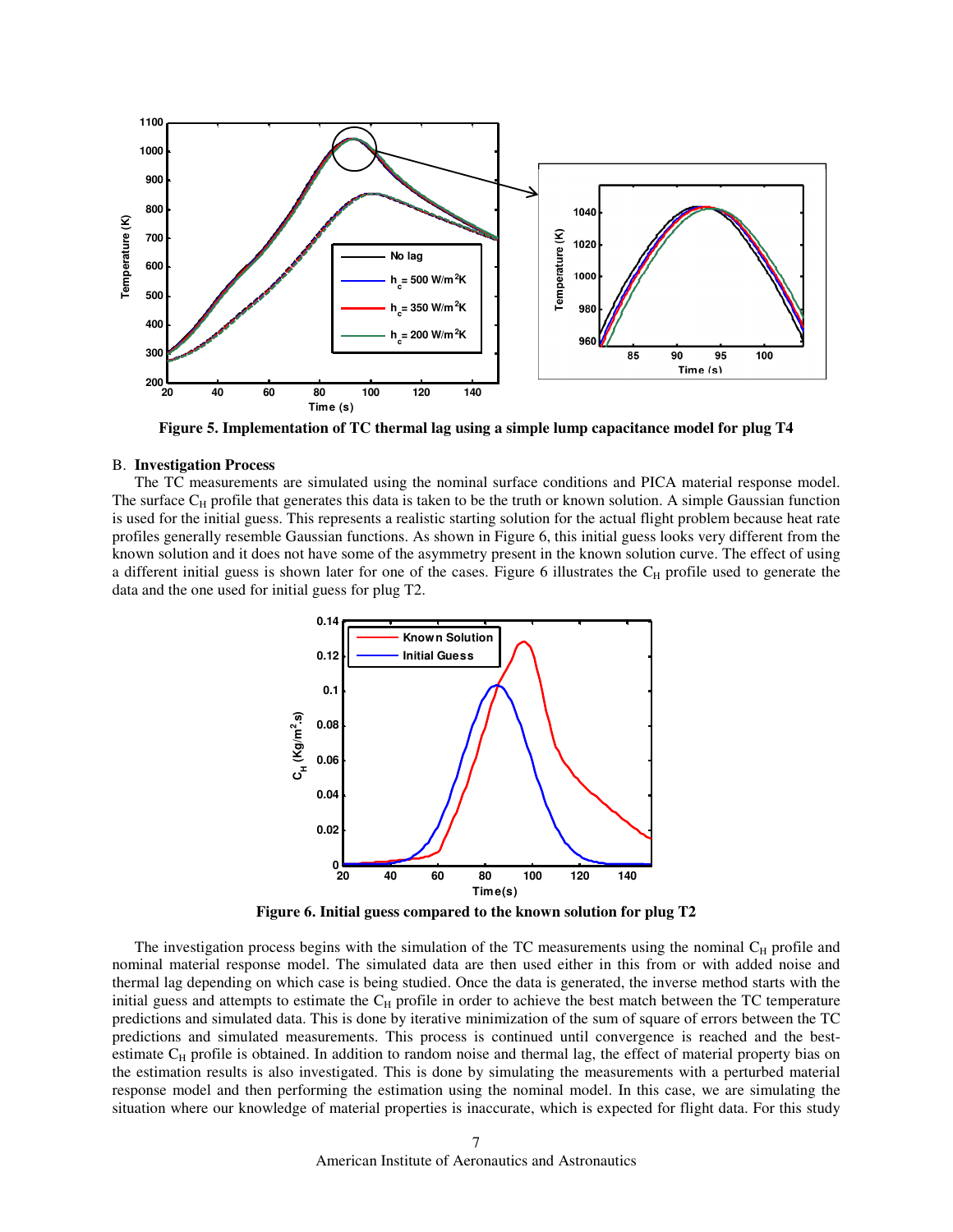the material response model is perturbed by increasing either PICA density (all components) by 10% or decreasing thermal conductivity by 10%.

The estimated  $C_H$  profiles and the corresponding reconstructed surface heat flux will be compared. In most cases the best-estimate and known solution  $C_H$  profiles are co-plotted and compared visually. Another criterion used for comparison is the Normalized Absolute Difference (NAD), which is the absolute difference between the known solution and best-estimate  $C_H$  profiles as a percentage of the peak  $C_H$  value (shown in equation 3). This criterion is used instead of percent error because a small absolute error when the  $C_H$  value is small itself could lead to a large percent error. This criterion can be defined similarly for surface heat flux. Another criterion used for comparison is what is called the Relative Integrated Error (RIE) which is the integrated square of differences between the nominal (known solution) and best-estimate  $C_H$  profiles as a percentage of the integrated square of the nominal  $C_H$  profile (shown in equation 4). This criterion can be similarly defined for the surface heat flux.

*Normalized Absolute Difference* = 
$$
100 \times \frac{(C_H^{BE} - C_H^{Nom})}{\max(C_H^{Dom})}
$$
 (3)

*Relative Integrated Error* = 
$$
100 \times \frac{\int (C_H^{BE} - C_H^{Non})^2 dt}{\int (C_H^{Non})^2 dt}
$$
 (4)

### C. **Inverse Estimation Methods**

Inverse methods have been widely used to solve data analysis problems in a broad range of fields such as heat transfer,<sup>14-18</sup> geophysics,<sup>19</sup> trajectory reconstruction,<sup>20, 21</sup> remote sensing, mathematics, and astronomy. The general methods used in these fields are similar. For that reason and for the sake of brevity, we only focus on the methods used in heat transfer problems. This is not intended to be a complete review of inverse methods, but only the methods relevant to this work.

IHTPs can be categorized in many different ways.<sup>16</sup> They can be classified in accordance with the nature of the dominant heat transfer process: conduction, convection or radiation. Another classification is based on the type of parameters being estimated: boundary conditions,<sup>7</sup> model parameters (material properties),<sup>14</sup> initial conditions or geometric characteristics. This makes the inverse problem either a parameter estimation or function estimation problem. Another classification is based upon the differential equations representing the problem: linear or nonlinear. The temporal and spatial dependence of material properties makes the heat conduction problem nonlinear. The inverse methods used for these problems can also be classified based on the time domain of the measurements used in the estimation process: whole-time domain or sequential. Other ways of classification include the dimension of the heat transfer problem (ex.: 1-D, 2-D or 3-D) and the method of solution of the direct heat transfer problem (ex.: finite difference, finite element, finite control volume, Duhamel's theorem). This inverstigation is concerned with the category of nonlinear Inverse Heat Conduction Problems (IHCP) for the estimation of boundary conditions. The direct problem is solved using FIAT which is a one-dimensional finite difference code.

 Two methods that have been considered for this problem are the whole-time domain method and the sequential function specification method. The whole-time domain methods estimate all of the parameters characterizing the boundary condition profile at the same time using all measurements. The estimation is done by iterative minimization of an objective function S (ordinary least square), which is equal to the sum of the square of errors between the measurements and the corresponding temperature predictions. Different methods can be used to perform the minimization such as Gauss-Newton,<sup>14, 17</sup> Levenberg-Marquardt,<sup>16</sup> Box-Kanemasu<sup>14</sup> and different variations of the Conjugate Gradient method.<sup>16</sup> The Gauss-Newton method provides the fastest convergence however it can be unstable. In this paper we use this method and resolve the instability problem with the use of regularization techniques. As explained before inverse problems are ill-posed they become unstable in the presence of errors and for small time steps. This results in large oscillations in the boundary condition estimates. Regularization approaches have to be used in conjunction with the minimization scheme to make the problem better posed and more stable. Regularization has a smoothing effect on the parameter estimates. Russian mathematician Andrey Tikhonov devised a procedure for the regularization of ill-posed problems.<sup>8, 9</sup> His technique involves the addition of a penalty function to the ordinary least square function to alleviate oscillations in the solution. By doing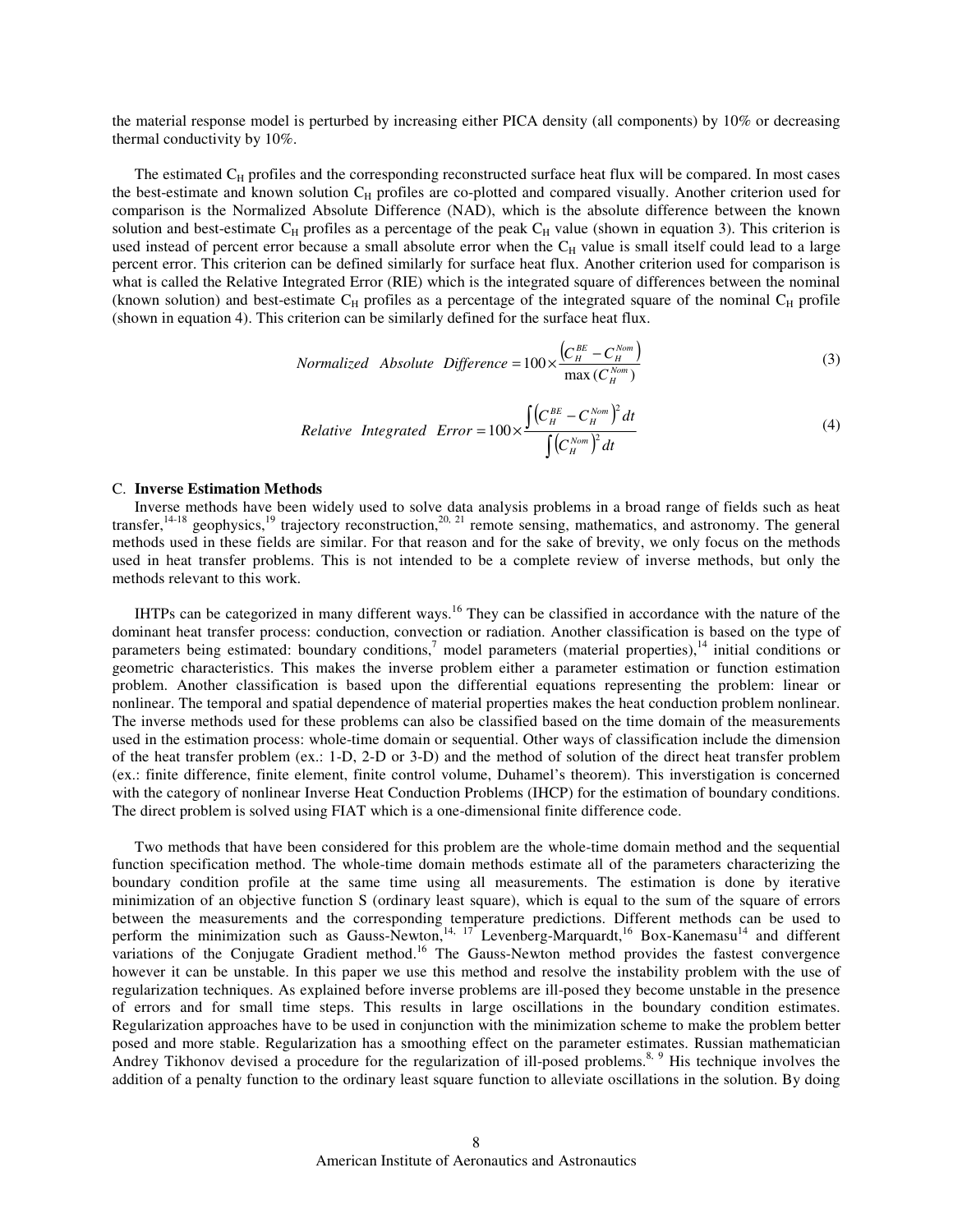this, we are effectively solving a neighboring problem that has solution close to the solution of the original problem, with the distinction that the new problem is better posed. The regularization term can take many different forms.

 Unlike whole-time domain methods, sequential methods estimate a given parameter using only a limited range of measurements and continue sequentially in time. One of the leading methods is the function specification method with future time algorithm developed by James Beck.<sup>7</sup> In this method the boundary condition at a given time is estimated using TC measurements for only a limited future time window. Then the solutions are saved and the method continues to the next time step. The number of future time steps used in the estimation has the same effect as the regularization approach used for the whole-time domain methods. This method has the advantage of being more computationally efficient than whole-time domain methods, but less stable. However, to benefit from this efficiency, the code used to solve the direct problem must be able to save and restart the solution in time. FIAT does not currently offer this option. For this reason and the higher stability of whole-time domain methods, they are used for this study. The authors are currently working with NASA Ames Research Center personnel to modify FIAT to allow a restart option, and will perform similar analyses with the future time function specification method once this option becomes available.

#### *1. Gauss-Newton Algorithm*

The Gauss-Newton algorithm is widely used to solve nonlinear least squares problems.<sup>14, 16</sup> It is a modification of Newton's method which does not require the knowledge of second derivatives. The algorithm iteratively minimizes the ordinary least square objective function S, which is equal to the sum of square of differences between measurements and temperature predictions shown below in matrix form at iteration *k*:

$$
S(\mathbf{P}^k) = [\mathbf{Y} - \mathbf{T}(\mathbf{P}^k)]^T [\mathbf{Y} - \mathbf{T}(\mathbf{P}^k)] \tag{5}
$$

where P is the vector of parameters being estimated (discretized  $C_H$  values), Y is the vector of the simulated TC measurements (TC1 and 2 combined) and T is the corresponding vector of temperature predictions. The Gauss-Newton method is developed by deriving the gradient of the above equation, linearizing the vector of predicted temperatures  $T(P)$  with a Taylor series expansion around the current solution  $P^k$  and setting the gradient of S to zero. The expression can be rewritten to derive the change in parameters ∆P required to minimize S:

$$
\mathbf{J}^{k} \mathbf{J}^{k} \Delta \mathbf{P}^{k} = \mathbf{J}^{k} \left[ \mathbf{Y} - \mathbf{T} (\mathbf{P}^{k}) \right]
$$
 (6)

where J is the Jacobian matrix which is equal to the derivative of the predicted TC temperatures to estimation parameters (discretized points along the  $C_H$  profile) as shown in the equation below:

$$
\mathbf{J} = \begin{bmatrix} \frac{\partial T_1}{\partial P_1} & \cdots & \frac{\partial T_1}{\partial P_N} \\ \vdots & & \vdots \\ \frac{\partial T_M}{\partial P_1} & \cdots & \frac{\partial T_M}{\partial P_N} \end{bmatrix}
$$
(7)

where *M* is number of measurement and *N* is the number of estimation parameters. The calculation of this Jacobian matrix is where most of the inverse problems difficulties arise and is computationally expensive because its numerical approximation requires *N* solutions of the direct problem. This procedure is continued until a stopping criterion is reached. A range of convergence criteria can be used for this problem. Iteration can be stopped when S reaches a small number or when the percent or absolute change in S is small. Another criterion could be to stop the iteration once the absolute or percent change in estimation parameters is smaller than a specified value. A maximum number of iteration is another criterion. These criteria are all implemented in the inverse code; however, in the presence of errors they might never be satisfied because the objective function cannot be reduced to small numbers. An approach widely used in literature is the discrepancy principle in which the iteration is stopped once S reaches the expected error in the data.<sup>15</sup> This would be equal to  $M\sigma^2$  where  $\sigma$  is the standard deviation of the measurement errors. This approach is useful when the errors are known and normal and have a constant standard deviation. However, in reality this assumption is not always valid. Furthermore, if measurements have bias errors this approach cannot be used. Therefore, in order to develop methods that can be similarly applied to the case of flight data, this criterion is not used in this work. The iterations are continued for a specified maximum number and the best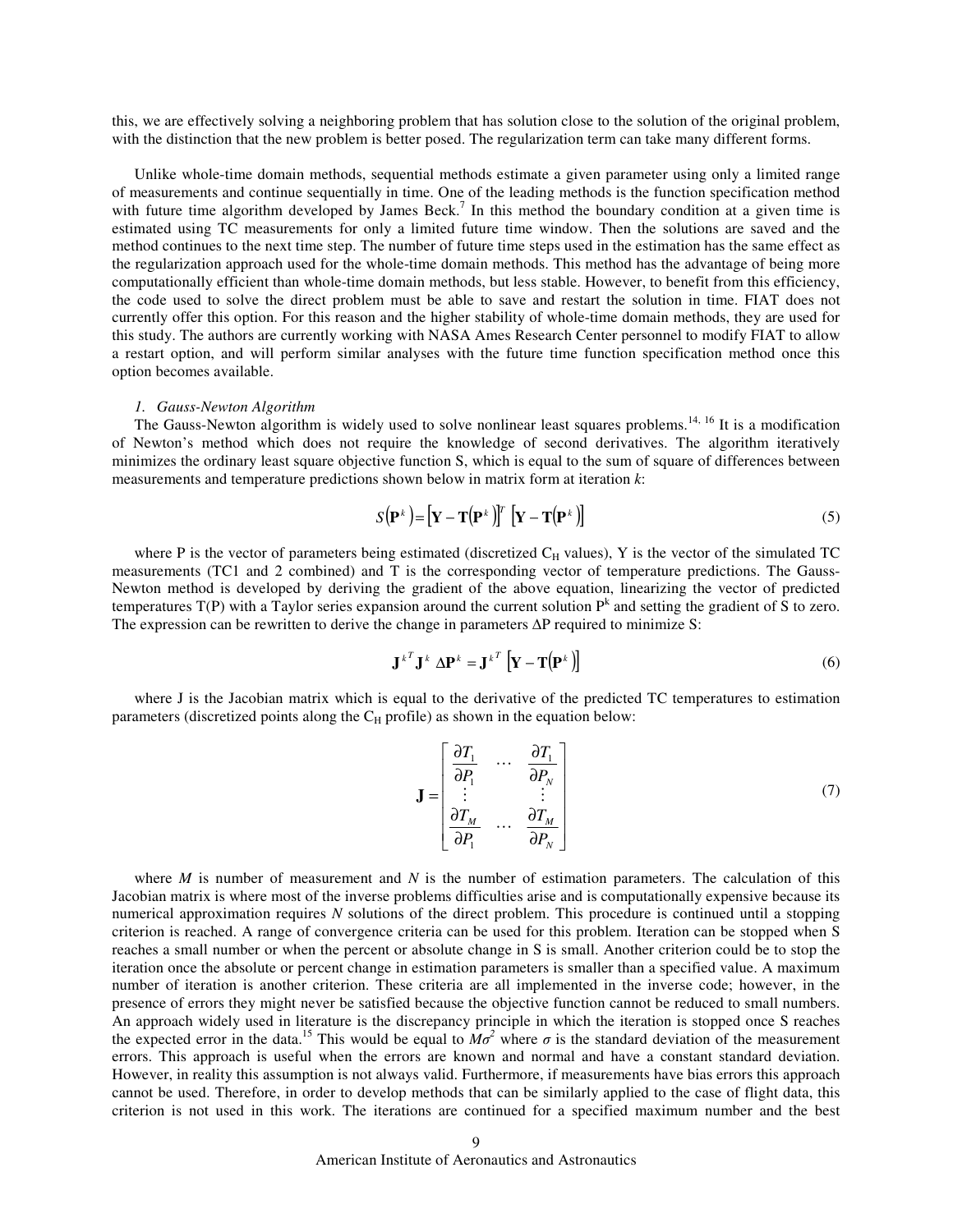estimate is taken to be when the solution is stable. In this work, the maximum number of iterations was set to 200 to make sure that a converged solution is reached.

#### *2. Tikhonov Regularization*

Tikhonov technique is used to regularize the ill-posed inverse problem and alleviate the non-physical oscillations that occur in the boundary condition estimate.<sup>7, 8</sup> First order Tikhonov regularization has proved to be the most effective for the surface heating estimation problems and is therefore used here. The penalty function added is the sum of square of differences between the consecutive  $C_H$  values. Equations 5 and 6 need to be modified accordingly:

$$
S = \left[\mathbf{Y} - \mathbf{T}\right]^T \left[\mathbf{Y} - \mathbf{T}\right] + \mu \left[\mathbf{H} \mathbf{1} \times \mathbf{P}\right]^T \left[\mathbf{H} \mathbf{1} \times \mathbf{P}\right] = \sum_{i=1}^M \left(Y_i - T_i\right)^2 + \mu \sum_{j=1}^{N-1} \left(P_{j+1} - P_j\right)^2 \tag{8}
$$

$$
\left[\mathbf{J}^T \mathbf{J} + \mu \mathbf{H} \mathbf{1}^T \mathbf{H} \mathbf{1}\right] \Delta \mathbf{P} = \mathbf{J}^T \left[\mathbf{Y} - \mathbf{T}\right]
$$
\n(9)

$$
\mathbf{H1} = \begin{bmatrix} -1 & 1 & 0 & \cdots & 0 \\ 0 & -1 & 1 & \cdots & 0 \\ \vdots & \ddots & \ddots & \ddots & \vdots \\ 0 & \cdots & 0 & -1 & 1 \\ 0 & 0 & \cdots & 0 & 0 \end{bmatrix}
$$
(10)

Small values of  $\mu$  ensure rapid minimization of the ordinary least square function, but result in large oscillations in the  $C_H$  profile. Larger values of  $\mu$  reduce oscillations, but slow down the minimization of the objective function. There are different methods and criteria in the literature for the selection of this parameter. The general approach used here is to start with a small value of  $\mu$  and increase it until the obtained estimate is satisfactory and the degree of oscillations is reduced sufficiently. Qualitatively a good solution is a solution that traces through the unregularized oscillatory solution. The  $\mu$  values that worked for this problem ranged from  $10^9$  to  $10^{12}$ . This might seem too large compared to the values seen in literature, but it should be noted that most of the work in literature involves the estimation heat flux which is orders of magnitude greater than  $C_H$ . In the case of simulated data with no noise, regularization was not needed and an almost perfect estimate was obtained using the Gauss-Newton method.

#### **IV. Implementation & Results**

This section provides the estimation results for the different noise cases for both plug locations. Furthermore, brief discussions on the effects of the initial guess, regularization parameter, and contact conductance are presented. Figure 7 shows the estimation results for the simulated data without any noise. Only normalized absolute difference is shown here because the best estimate profile is almost the same as the known solution. We can clearly see that the  $C_H$  profile is estimated very well and the normalized absolute difference is very close to zero for the entire profile. In the same figure, similar results are obtained for plug T4. The errors are in the order  $10^{-5}$  %.



**Figure 7. Error in the best estimate CH profile for the case of simulated data without noise** 

American Institute of Aeronautics and Astronautics 10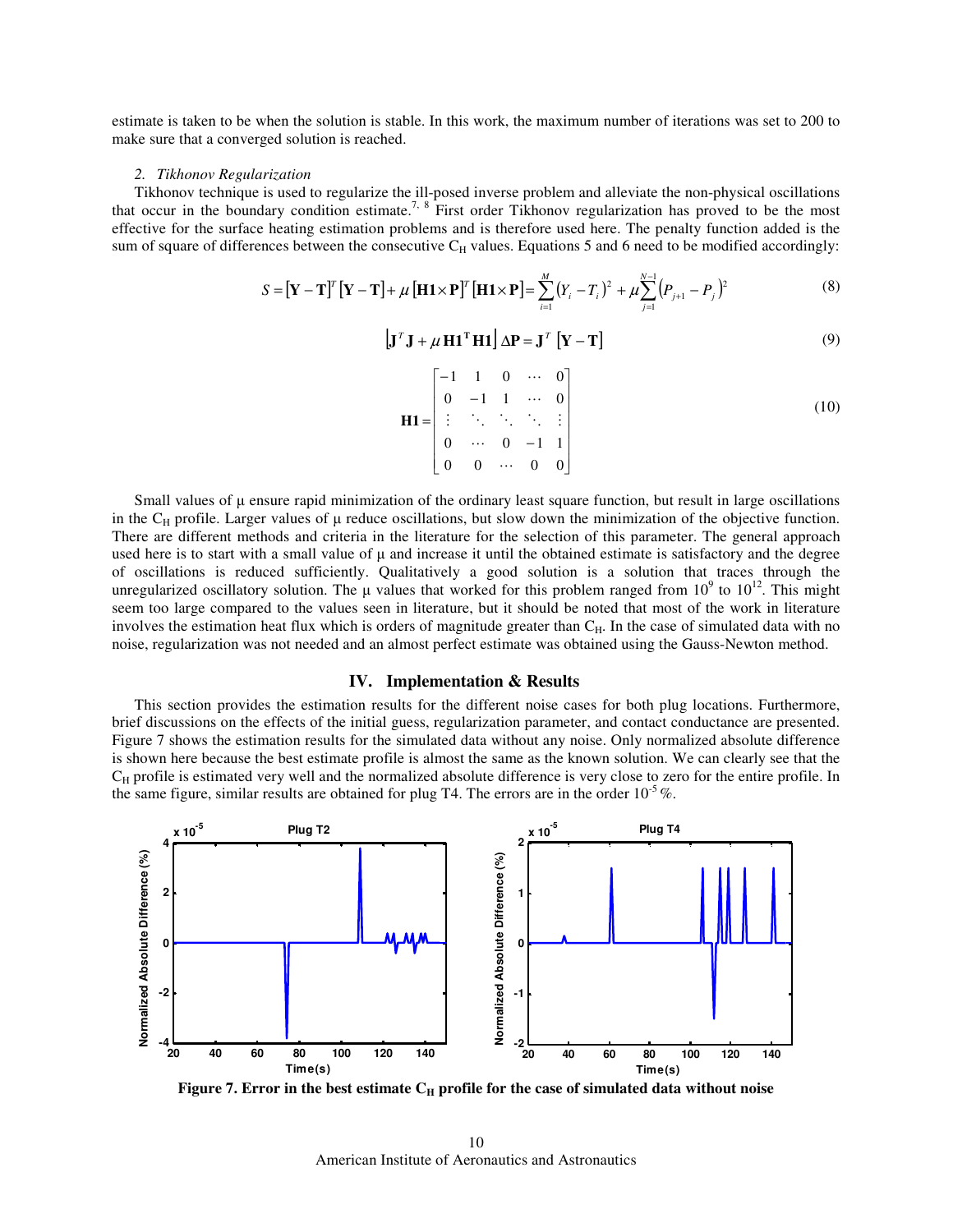These results are obtained with the Gaussian initial guess. In order to study the effect of the initial guess on the estimated profile, the estimation is also repeated for a constant  $C_H$  initial guess (10% of the peak  $C_H$  value) for the T2 location. Figure 8 compares the estimation results and convergence behavior for these two initial guesses. The original initial guess is labeled as "IG 1" while the constant 10% initial guess is labeled as "IG 2". We can clearly see that in both cases the estimated profile is very close to the known solution and very similar estimates are obtained. However, as expected, a more difficult initial guess takes longer to converge. We can see in the right plot that the simple initial guess case takes 7 iterations to converge while the constant initial guess case takes 24 iterations.



**Figure 8. The effect of initial guess on the estimation results and convergence behavior** 

Figure 9 shows the estimation result for the case of simulated data with random noise for both plug locations. We can clearly see that without regularization the solution is oscillatory.



**Figure 9. Estimation in the case of simulated data with random noise with no regularization** 

Figure 10 and Figure 11 show the results for the same estimation performed with Tikhonov first order regularization. The oscillations have been substantially reduced and the best-estimate  $C_H$  profile is very close to the known solution. The right plot in Figure 10 shows the residuals between best estimate temperature predictions and the measurements. As expected we can see that the difference in temperatures after estimation is random around zero, and with similar distribution as the added random noise to the data. Figure 11 illustrates the normalized absolute difference between the best-estimate and known solution  $C_H$  profiles for both plug locations. We can see that even in the presence of relatively substantial random noise the estimation results are very good and within 1% of the peak value.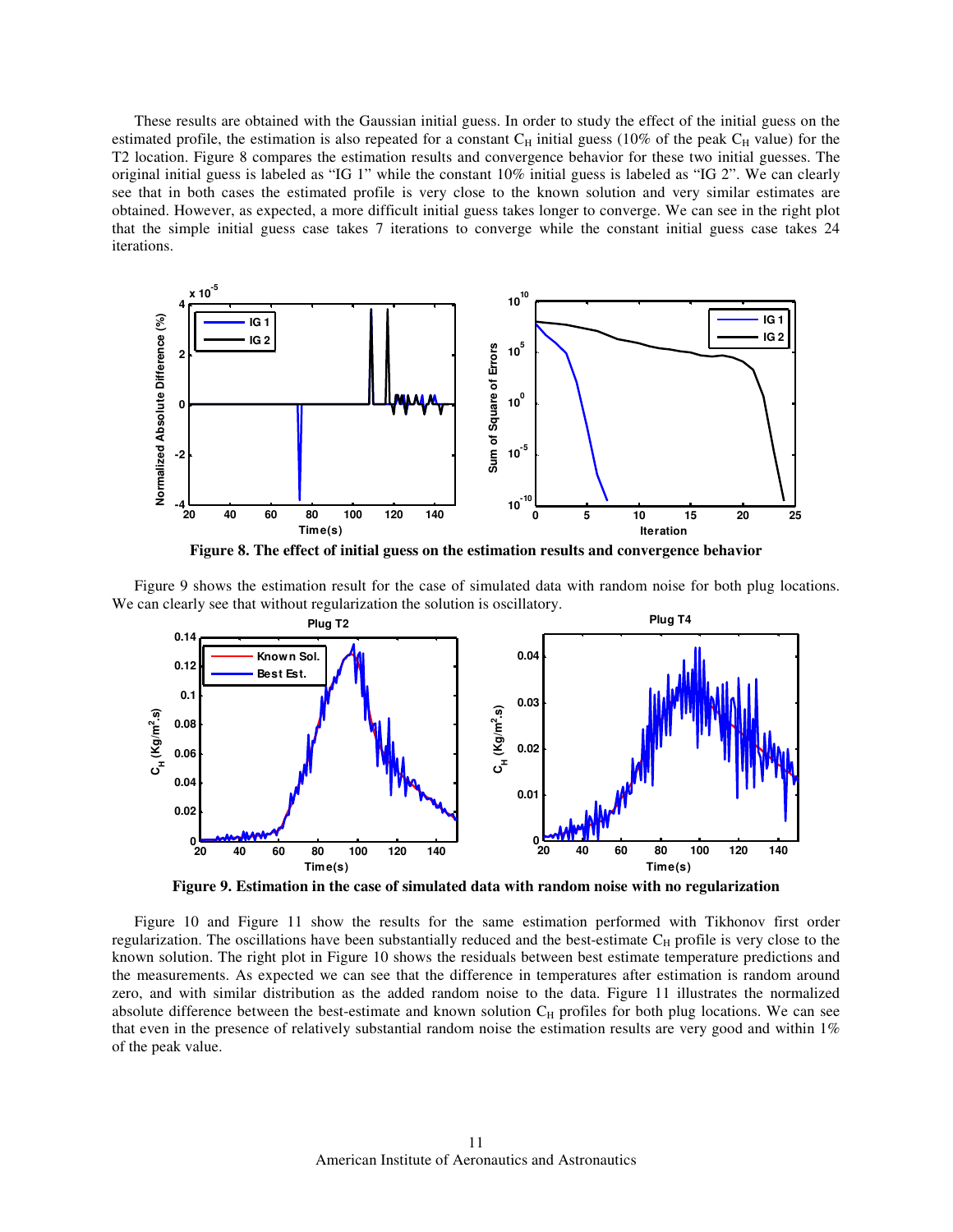

**Figure 10. The case of simulated data with random noise with regularization for T2** 



In Figure 12, the effect of regularization parameter on the estimated profile for plug T2 is presented. The estimation is performed for two values:  $10^9$  and  $10^{11}$ .



**Figure 12. The effect of regularization parameter on the estimation results** 

It can be observed that the estimate for the higher regularization parameter is better and less oscillatory. Comparing these results with the unregularized estimate  $(\mu=0)$  shown in Figure 9, it is clear that increasing  $\mu$  will greatly reduce the oscillations in the solution. However, it should be noted that there is a diminishing return where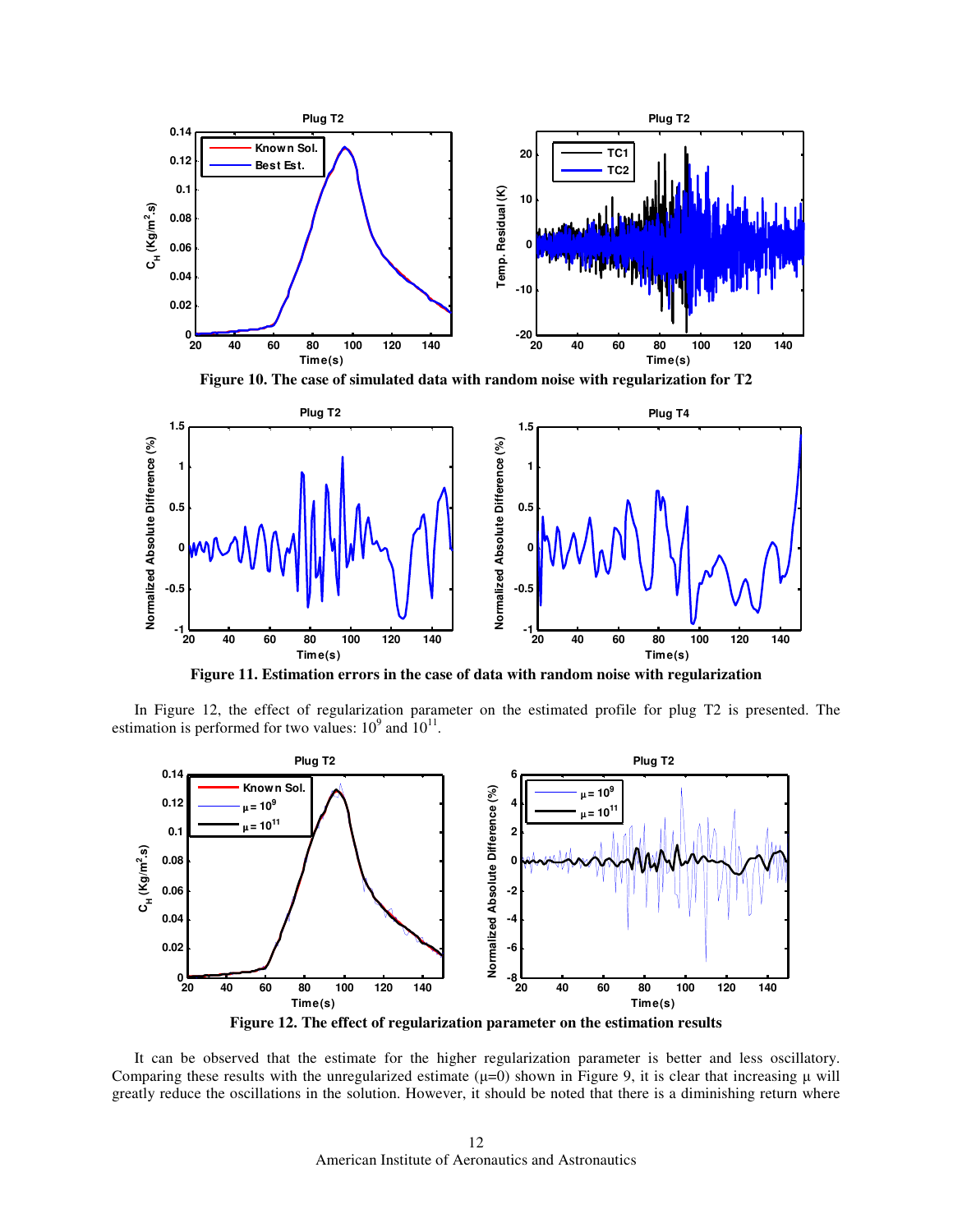high values of  $\mu$  over-penalize the solution and substantially slow down the reduction of the objective function and solution convergence. Therefore, a good strategy for the selection of the regularization parameter is to increase it until the oscillations in the final estimate have been reduced enough and the estimate still traces the general trend of the unregularized estimate closely. The results for the remaining cases are shown only for the regularized estimates, but the same trend is seen

Figure 13 demonstrates the estimation results for the case of simulated data with thermal lag for both plugs. The simulated data are lagged with a thermal conductance of 350  $W/m^2 K$ . Thermal lag in the data is a bias error and we can see that there is a bias error in the estimated  $C_H$  profile. The estimated profile lags the original  $C_H$  curve the same way the simulated TC measurements lag the original TC measurements. The lag is more pronounced on the decreasing half of the  $C_H$  curve due to the fact that the effective heat rate is lower compared to the increasing side (see Figure 3).



In Figure 14, the estimation is performed for the simulated data with thermal lag for plug T4 for three different values of contact conductance. This is done to show the effect of the magnitude of thermal lag on the estimated  $C_H$ profile.



**Figure 14. The effect of contact conductance in lag modeling on estimation results** 

We observed that the thermal lag in the simulated data increases with a lower contact conductance (Figure 5). As expected the higher lag in the subsurface thermocouple data results in a larger bias error in the estimated surface  $C_H$ profiles. We can see that the estimated profile lags the original one in the same way that the lagged data lags the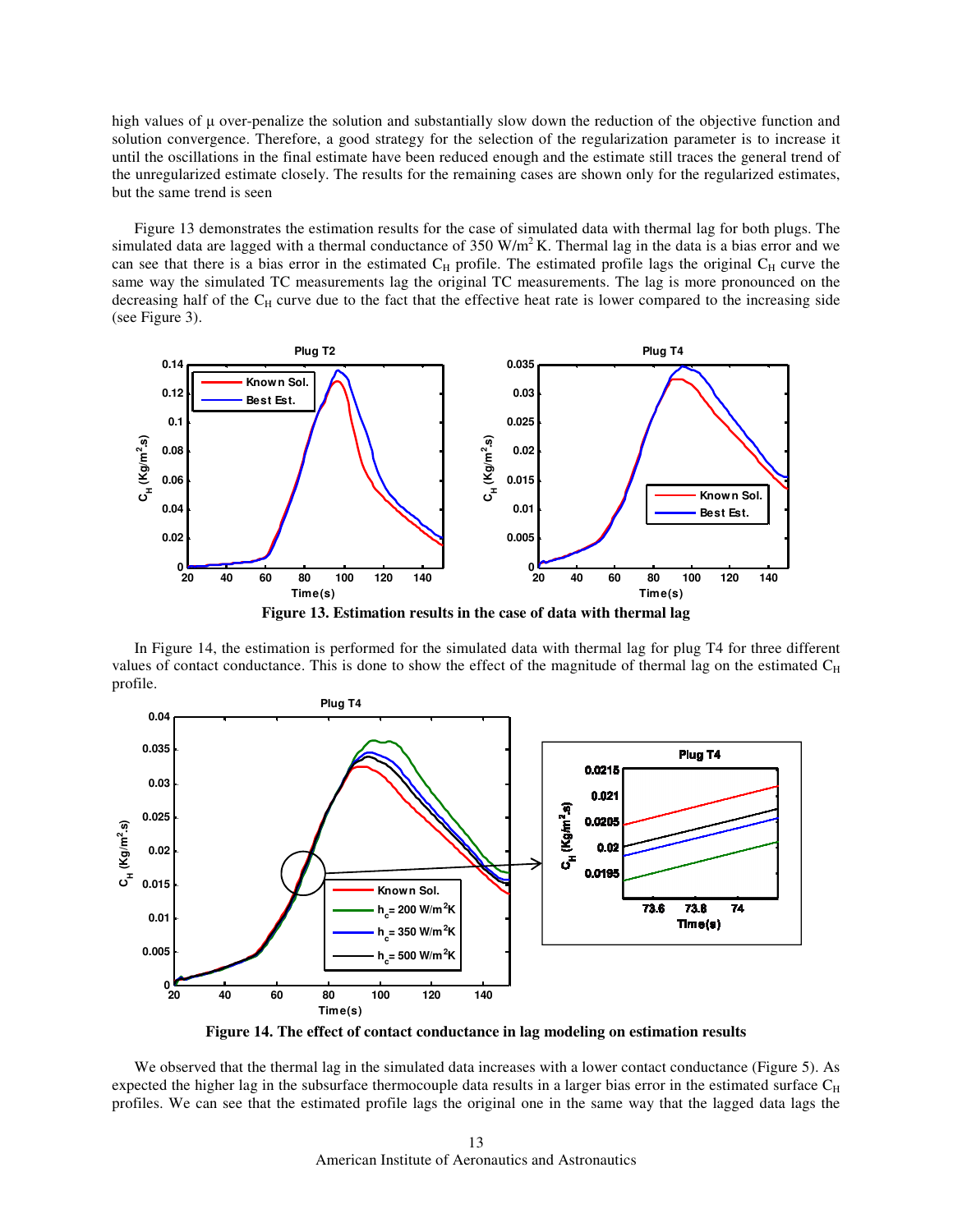original simulated data. Estimated  $C_H$  is initially lower than original  $C_H$  and then it crosses over and exceeds the original curve after about 80 s. The results from Figure 13 and Figure 14 confirm that a large thermal lag in the TC data could result in a large error in the estimated profile. Therefore, in the case of the analysis of flight data, it is best to model TC lag as accurately as possible and either implement this effect within FIAT or correct the data.

Figure 15 demonstrates the effect of the PICA density perturbation on estimation results for both plugs. In this case, the data is simulated using a perturbed PICA thermal response model with 10% higher density (all components for virgin and char) and then the original response model (lower density) is used in the estimation of  $C_H$  curve.  $C_H$ and material density have similar but opposite effects on the in-depth material temperature response. Generally, higher surface  $C_H$  results in higher subsurface temperatures while higher material density results in lower subsurface temperatures. Therefore, if a lower density material model is used in the estimation process compared to the one used to generate the data, the predicted subsurface temperatures will be higher, and the estimated  $C_H$  will be lower to compensate for the higher subsurface temperatures. This is exactly what is seen in the estimation results. This shows that the strong linear dependency between  $C_H$  and material density results in a direct translation of the bias error in material density to a bias error in estimated  $C_H$  profile.



**Figure 15. Estimation results in the case of data with PICA density perturbation** 

Figure 16 shows the effect of the PICA thermal conductivity perturbation on the estimation results for both plugs. The simulated data are generated with a material model with 10% lower conductivity (virgin and char) and then the original material model (higher conductivity) is used in the estimation process.



**Figure 16. Estimation results in the case of data with PICA conductivity perturbation** 

Higher conductivity results in higher predicted subsurface temperatures and we expect a bias error in the estimated  $C_H$  profile. However,  $C_H$  and thermal conductivity are not as linearly dependent as  $C_H$  and density, therefore, even though there is a bias error in the estimated profile it is not as large as the density perturbation case.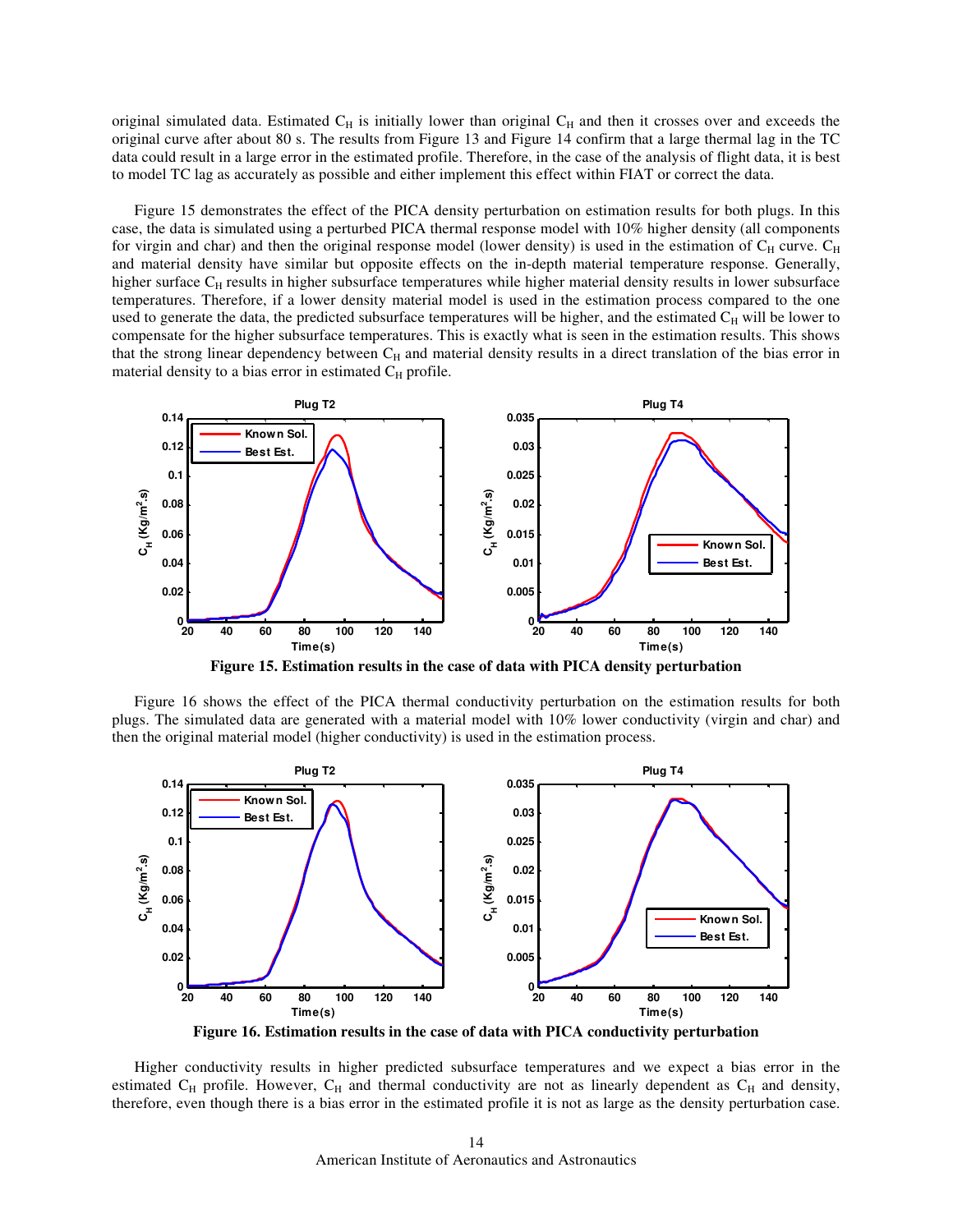In other words, due to the lower linear dependency between  $C_H$  and conductivity, a large reduction in  $C_H$  profile does not completely compensate for the bias error in the data, and the estimated profile is closer to the original curve.

Figure 17 and Figure 18 show the estimation results for both plugs for the simulated data with random noise, thermal lag ( $h_c = 350$  W/m<sup>2</sup>K) and material property bias (density perturbation). The estimated C<sub>H</sub> profile shows a combination of both lag and material property biases seen before. These errors result in a  $C<sub>H</sub>$  profile that is not the same as the profile used to generate the data. Such errors and biases in the measurements and models are expected within the flight data. Therefore, it is very crucial to correct for these errors and biases in order to ensure an accurate estimation of surface boundary conditions.



**Figure 17. Estimated CH profile in the case of data with combined errors** 



**Figure 18. Estimated CH normalized absolute difference in the case of data with combined errors** 

 As mentioned before, the surface heat transfer coefficient is the parameter that is estimated in this study because the surface heat flux is not a direct input for ablation modeling in FIAT. All the results above were shown for the reconstructed  $C_H$  profile. However, once the surface  $C_H$  is estimated the heat flux can be calculated by adding the surface convective heating term and the chemical heating term from FIAT outputs (as shown in equation 1). The reconstruction of the surface heat flux is of the primary concern for the MEDLI post-flight analysis and the reconstruction accuracy requirements are stated for heat flux not  $C_H$ . Therefore, in this study, the final accuracy criteria will be given for the surface heat flux. Figure 19 shows the reconstructed surface heat flux for the case with combined errors for both plugs (corresponding to  $C_H$  estimation in Figure 17). The difference between the known solution and best estimate profiles look somewhat different from the trends observed for  $C_H$  profiles. From Figure 20, we can clearly see that the errors in heat flux profile are smaller than  $C_H$  profile.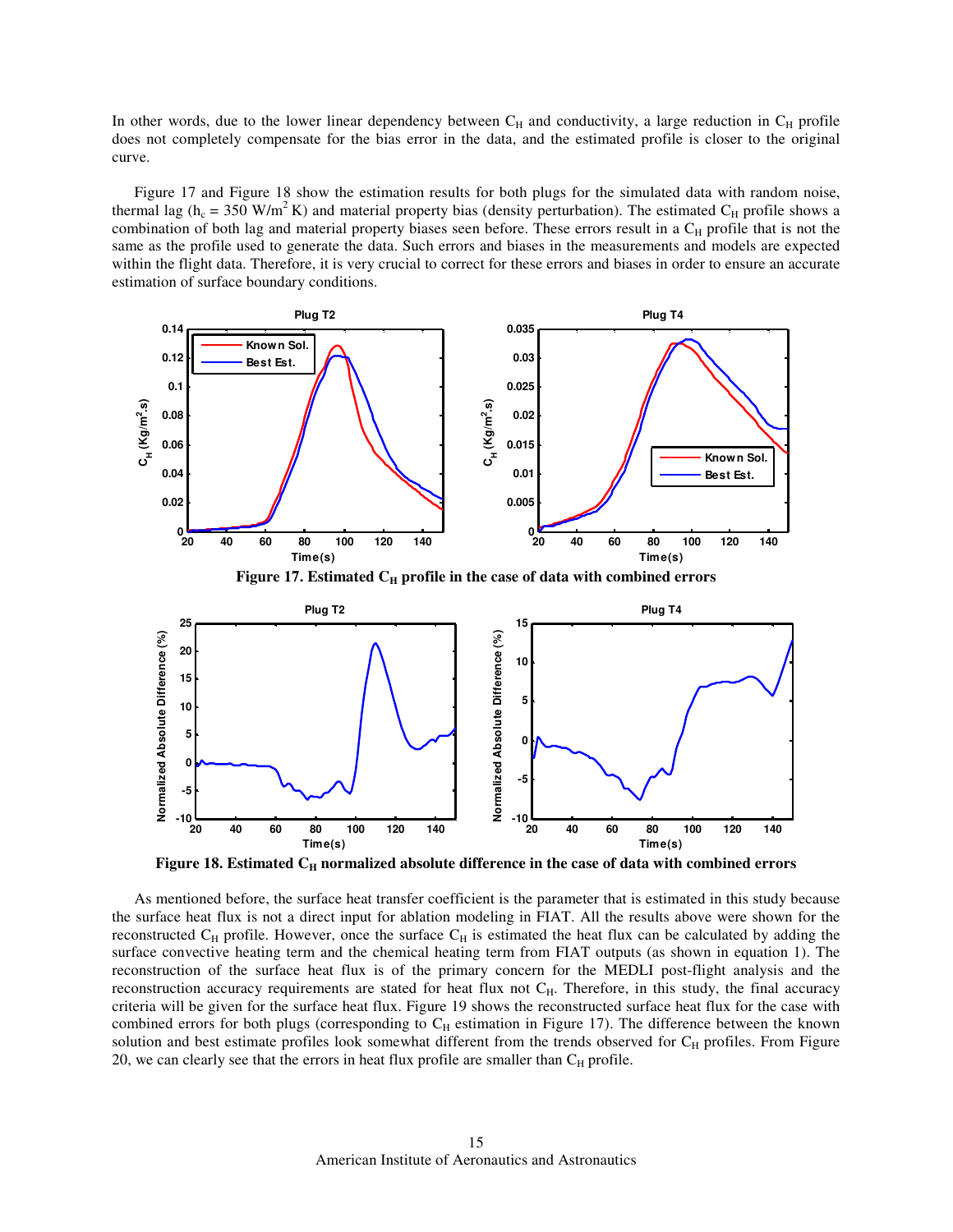

**Figure 20. Estimated surface heat flux normalized absolute difference for the case of combined errors** 

 Table 1 provides a summary of the accuracy of the heat flux estimation results for the different cases that are investigated in this paper. These accuracy criteria are calculated and shown for estimation of both plugs for the six cases studied: no error, random noise, TC thermal lag, density perturbation, conductivity perturbation and the combined error cases. In addition to the observations made for each case, we can see that the estimation results for T2 are generally less accurate than T4. This is expected due to the fact that the top TC burns around 95s for T2 and only TC2 data is available for the rest of the period. TC2 is deeper and consequently less sensitive to the surface conditions and more prone to uncertainties compared to TC1. Therefore, the estimation results are less accurate when the top TC data is not available completely.

|                        | Plug T <sub>2</sub> |           | Plug T <sub>4</sub> |           |  |
|------------------------|---------------------|-----------|---------------------|-----------|--|
|                        | NAD range $(\% )$   | $RIE(\%)$ | NAD range $(\% )$   | $RIE(\%)$ |  |
| <b>No Noise</b>        | $[-6e-5, 1e-5]$     | $2.0e-12$ | $[-1e-5, 5e-5]$     | $2.0e-13$ |  |
| <b>Random Noise</b>    | $[-1.2, 1.5]$       | 0.0070    | $[-0.7, 1.0]$       | 0.0061    |  |
| <b>Thermal</b> lag     | $[-4.0, 3.0]$       | 0.1727    | $[-3.5, 3.5]$       | 0.1143    |  |
| $\rho$ perturbation    | $[-7.5, 0.5]$       | 0.5230    | $[-8.0, 0.5]$       | 0.4986    |  |
| <b>K</b> perturbation  | $[-5.0, 1.2]$       | 0.1076    | $[-3.5, 0.5]$       | 0.0909    |  |
| <b>Combined Errors</b> | $[-10.5, 2.5]$      | 0.9151    | $[-11.0, 2.0]$      | 0.6084    |  |

**Table 1. Accuracy of surface heat rate estimation in the presence of different types of errors**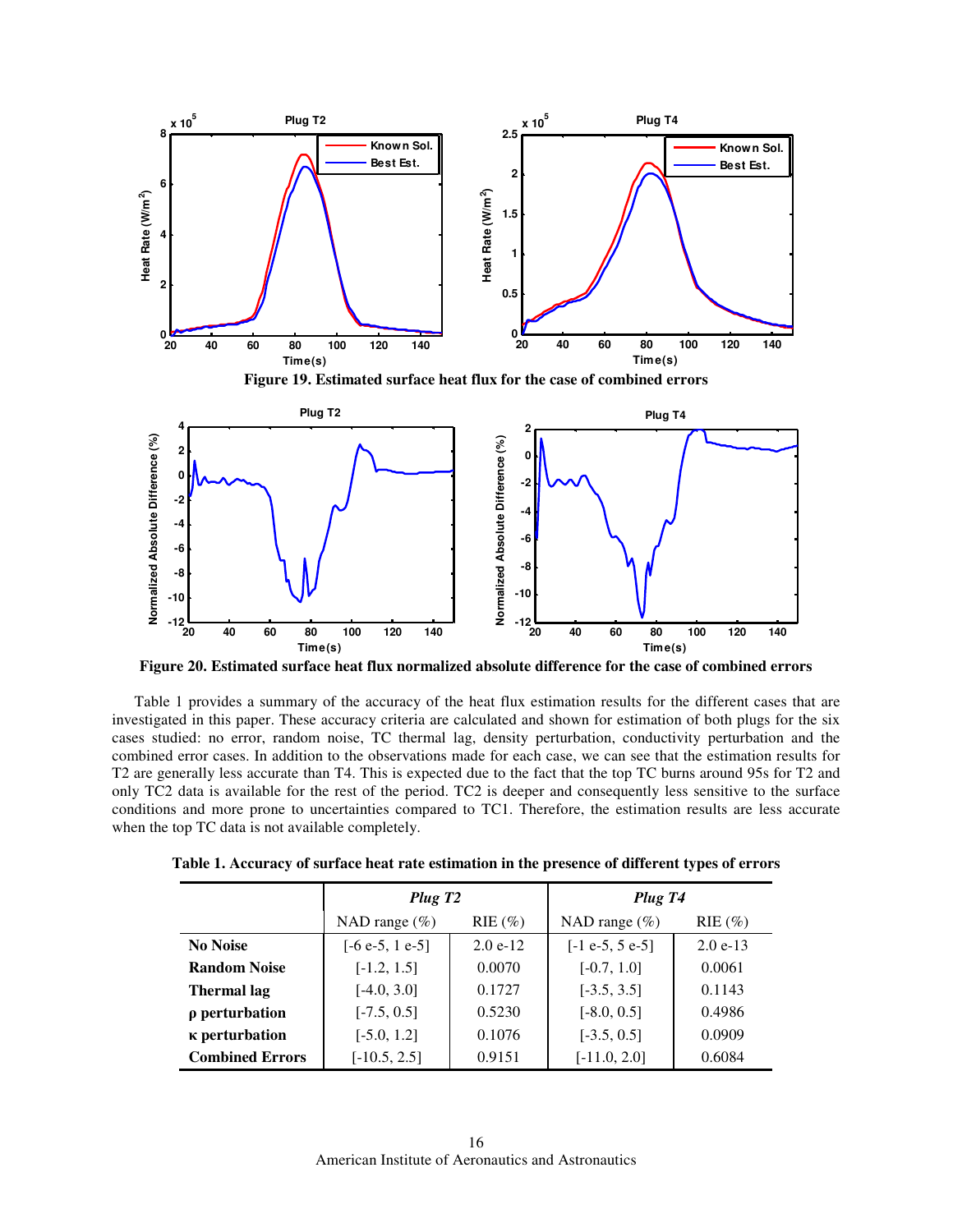# **V. Conclusions**

In this paper, the estimation of MSL surface heat transfer coefficient from simulated subsurface temperature data was investigated. Whole-time domain Gauss-Newton least square minimization method in conjunction with Tikhonov first-order regularization was used to perform the estimation. The performance of the inverse methods and the accuracy of the estimated boundary conditions were investigated in the presence of different measurement errors such as random noise, TC thermal lag and model bias errors such as TPS material density and thermal conductivity perturbation. Due to the fact that the data were simulated and the true solution was known, this study was able to inform the level of accuracy with which the surface conditions can be reconstructed from subsurface temperature measurements using inverse techniques.

We observed that regularization is crucial in reducing the oscillations in the estimated CH profiles. Regularization was required in order to obtain a smooth estimate in all cases except the case without any errors. A good estimate was obtained in the case of data with random noise. However, bias errors in the data such as TC thermal lag resulted in a large bias in the estimated boundary conditions. This proves the necessity of implementing accurate lag models in FIAT or the correction of TC data for thermal lag. A simple capacitance model was used in this study to simulate TC lag; nevertheless, this analysis can be repeated once more accurate Finite Element Analysis (FEA) lag modeling or experimental data is available for thermal lag in MISP plugs. Bias error in the model, such as PICA density or conductivity perturbations, resulted in a bias in the estimated surface  $C_H$  profile. Such bias is larger in the case of density perturbations compared to conductivity perturbations. This is due to the stronger linear dependency between  $C_H$  and material density.

This investigation focused on the estimation of surface heating boundary conditions from simulated MEDLI data. However, a bias error in the thermal response model such as inaccurate knowledge of material properties was shown to produce an inaccurate estimation of surface conditions. This motivates the use of a comprehensive methodology to target the estimation of material properties in addition to surface conditions. A TC driver approach will be used for the estimation of both surface heating and material response from MISP flight data. In this approach, problem is decoupled by using the data from the top TC as the boundary condition and calculating the simpler heat conduction problem for the TPS block below that TC. This way we temporarily eliminate the surface boundary conditions and their effect on the material response below the top TC. Now the developed IPE methodology for multi-parameter estimation can be applied to the TC driver problem to estimate material properties from the remaining deeper TC data. Once the material properties are updated with this new estimate, we can solve the normal ablation problem and use the top TCs to estimate the time-dependent surface conditions as detailed in this paper.

#### **Acknowledgments**

This work was funded by the NASA grant NNX12AF94A from the NRA Research Opportunities in Aeronautics 2010. The authors are grateful to Todd White for providing MISP CFD environments used in this analysis and his help with some modifications made to FIAT. We are also grateful to Brandon Oliver and Adam Amar for their help with TC thermal lag modeling. We would like to thank Ioana Cozmuta, Deepak Bose, Jose Santos, Bernie Laub, Michael Wright, Y.-K. Chen, Soumyo Dutta, and David Hash for their guidance and time to discuss some aspects of this work.

### **References**

<sup>1</sup> Wright, M., Chun, T., Edquist, K., Hollis, B., Krasa, P., and Campbell, C., "A Review of Aerothermal Modeling for Mars Entry Missions," *48th AIAA Aerospace Sciences Meeting*, AIAA 2010-44, January 2010.

 $2$  Wright, M.J., Milos, F.S., and Tran, P., "Afterbody Aeroheating Flight Data for Planetary Probe Thermal Protection System Design," *Journal of Spacecraft and Rockets*, Vol. 43, No. 5, 2006, pp. 929-943.

<sup>3</sup> Milos, F., Chen, Y.-K., Congdon, W., and Thornton, J., "Mars Pathfinder Entry Temperature Data, Aerothermal Heating, and Heatshield Material Response," *Journal of Spacecraft and Rockets*, Vol. 36, No. 3, 1999, pp. 380– 391.

<sup>4</sup> Edquist, K.T., Dyakonov, A.A., Wright, M.J., and Tang, C.Y., "Aerothermodynamic Design of the Mars Science Laboratory Heatshield," *41st AIAA Thermophysics Conference*, AIAA 2009-4075, June 2009.

 $^5$  Gazarik, M., Wright, M., Little, A., Cheatwood, F. M., Herath, J., Munk, M., Novak, F., and Martinez, E., "Overview of the MEDLI Project," *IEEE Aerospace Conference*, IEEE 2008-1510, Big Sky, Montana, March 2008.

<sup>6</sup> Mahzari, M., Cozmuta, I., Clark, I., Braun, R., "An Inverse Parameter Estimation Methodology for the Analysis of Aeroheating and Thermal Protection System Experimental Data," *42nd AIAA Thermophysics Conference*, AIAA 2011-4027, Honolulu, Hawaii, June 27-30, 2011.